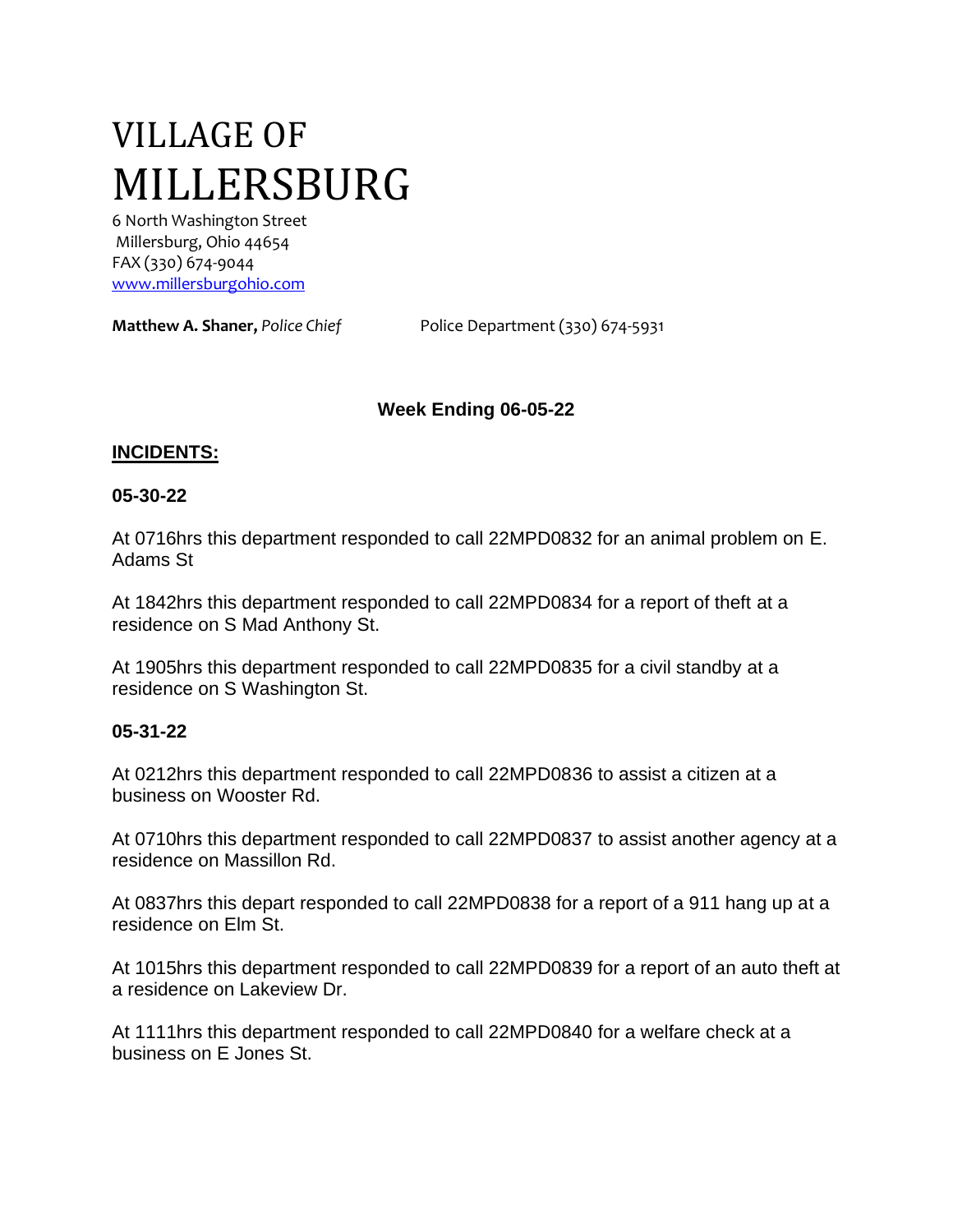At 1408hrs this department responded to call 22MPD0841 for a report of an obstructed road on Massillon Rd.

At 1539hrs this department responded to call 22MPD0842 to assist another agency at a residence on S Washington St.

At 17556hrs this department responded to call 22MPD0843 for a report of a burglary at a residence on Massillon Rd.

At 0000hrs this department responded to call 22MPD0844 to assist another agency at a residence on E. Adams St.

At 2344hrs this department responded to call 22MPD0845 for a report of noise in the area of Walk up St.

# **06-01-22**

At 0643hrs this department responded to call 22MPD0846 to assist a citizen at a residence on Massillon Rd.

At 1059hrs this department responded to call 22MPD0847 for a report of a disabled vehicle on W. Jackson St.

At 1941hrs this department responded to call 22MPD0848 for a report of a Domestic Violence at a residence on S Washington St.

# **06-02-22**

At 0830hrs this department responded to call 22MPD0850 for a report of an animal in the roadway on S. Washington St.

At 1226hrs this department responded to call 22MPD0851 to assist a motorist in unlocking their vehicle at a residence on Walk up St.

At 1257hrs this department responded to call 22MPD0852 for a report of a suspicious person at a business on S. Washington St.

At 1550hrs this department responded to call 22MPD0853 for a report of burglary to a residence on Maxwell Ave.

At 2036hrs this department responded to call 22MPD0854 for a report of a reckless driver on S. Washington St.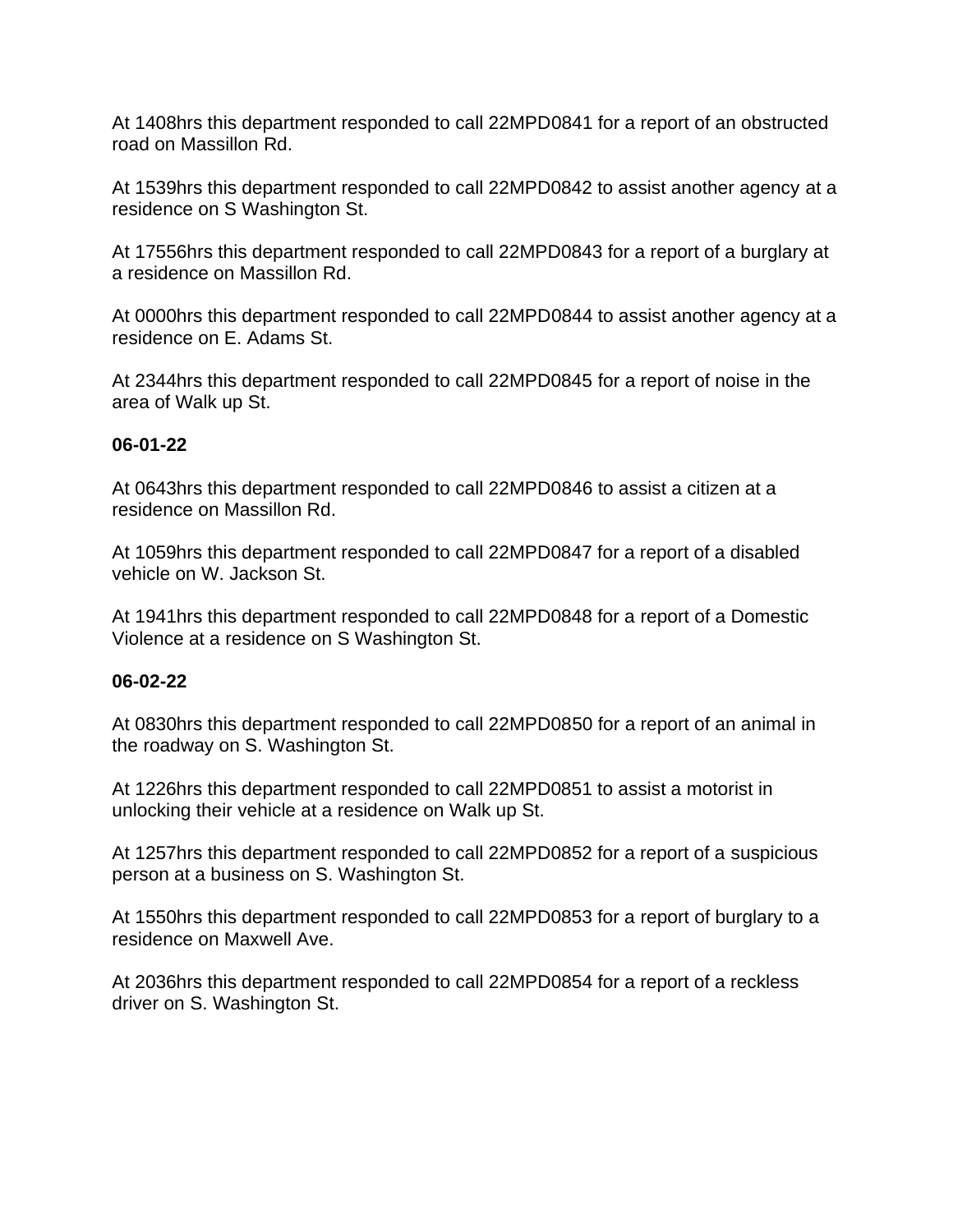## **06-03-22**

At 1014hrs this department responded to call 22MPD0855 for a report of a trespassing at a business on S. Washington St.

At 1537hrs this department responded to call 22MPD0856 to assist the Holmes County Sheriff's office on E. Clinton St.

At 1628hrs this department responded to call 22MPD0857 to assist a citizen on Massillon Rd.

At 1951hrs this department responded to call 22MPD0858 for an attempted burglary on Sill St.

At 2058hrs this department responded to call 22MPD0859 for a report of trespassing at a business on S. Washington St.

At 2300hrs this department responded to call 22MPD0860 for a report of a disturbance on E. Liberty St.

#### **06-04-22**

At 0224hrs this department responded to call 22MPD0861 for a barking dog complaint on Walkup St.

At 1321hrs this department responded to call 22MPD0863 for a disabled vehicle on Wooster Rd.

At 1701hrs this department responded to call 22MPD0864 for a report for a disturbance at a residence on S Washington St.

At 2253hrs this department respond to call 22MPD0865 for a parking problem on E Adams St.

At 2314hrs this department responded to call 22MPD0866 for a noise complaint at residence on Walk Up St.

#### **06-05-22**

At 0044hrs this department responded to call 22MPD0867 for a report of domestic violence on Spring Dr.

At 0910hrs this department responded to call 22MPD0868 to assist a citizen on Wooster Rd.

At 1513hrs this department responded to call 22MPD0869 for a mental call on Close St.